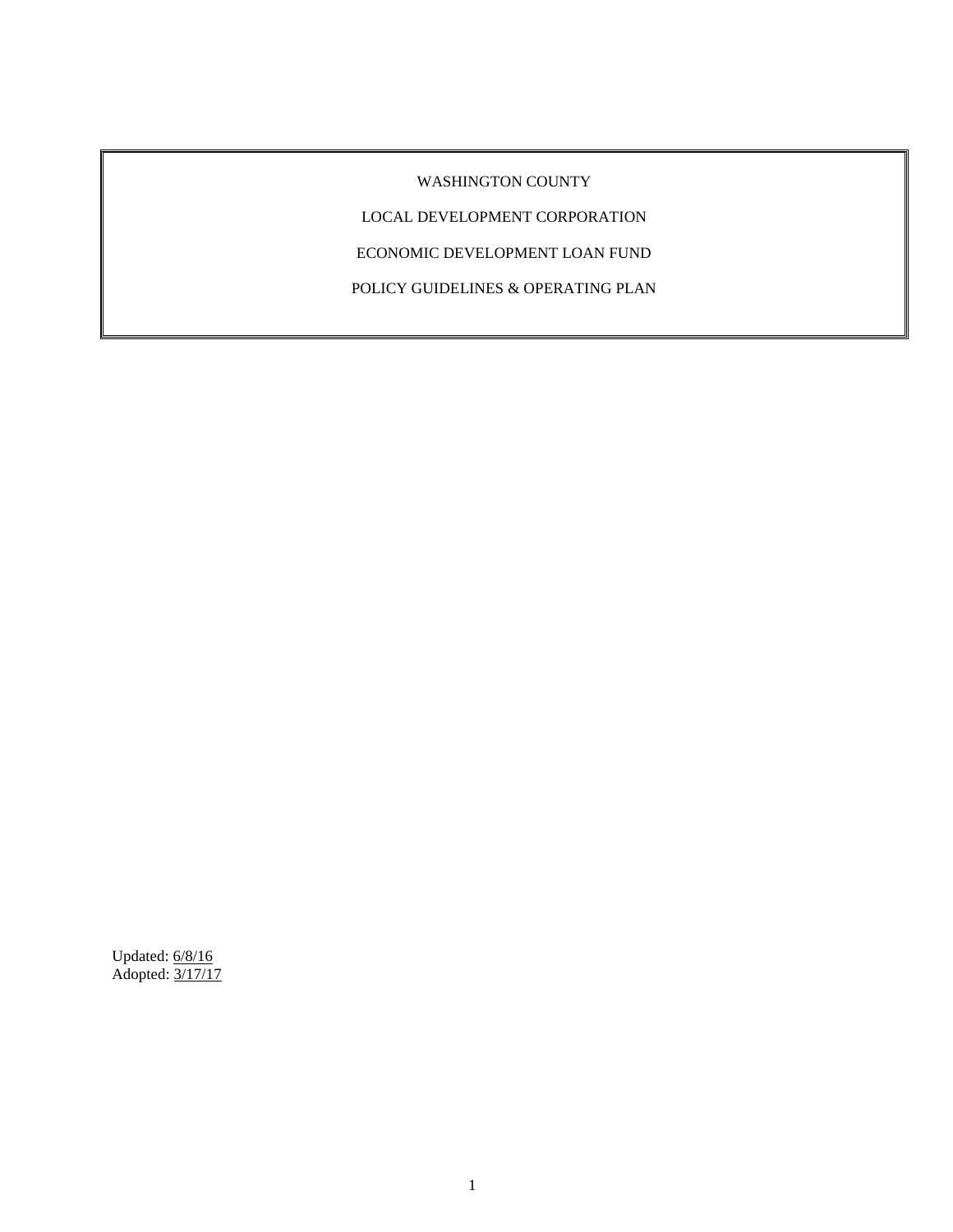## **Section 1. GENERAL**

## **1.1 Policy Guidelines and Operating Plan**

The Policy Guidelines and Operating Plan (the "Plan") is adopted by the Board of Directors of the Washington County Local Development Corporation (the "LDC") and is intended to serve as the primary administrative document for the Economic Development Loan Program (the "Program"). Any changes to the Plan must also be adopted by the Board of Directors.

## **1.2 Objectives**

The primary objectives of the Program are to facilitate the expansion of business activity within the County, create employment opportunities and expand the County's industrial and commercial tax base.

## **1.3 Form of Assistance**

The Program will provide assistance only in the form of secured loans.

### **Section 2. ELIGIBILITY REQUIREMENTS**

### **2.1 Eligible Activities**

- (a) The principal business activity which will be primarily impacted by the Program financing must be located within Washington County.
- (b) The business activity to be undertaken with assistance from the Program must primarily involve one of the following:
	- (i) A manufacturing endeavor to be defined as manufacturing, fabrication, assembly, processing, growing, packaging or other enterprise that directly involves the production of an end product;
	- (ii) Warehousing where such activity is an integral part of a manufacturing endeavor;
	- (iii) Wholesale distribution; or
	- (iv) A service, not listed as specifically ineligible pursuant to Section 2.2 herein
- (c) The business activity to be undertaken with LDC financing must directly result in the creation or retention of employment opportunities consistent with the Federal regulations governing the Community Development Block Grant (CDBG) Program.
- (d) Special consideration will be given by the LDC to those projects which will provide goods and/or services to an area or community which does not currently offer those goods and/or services.

## **2.2 Ineligible Activities**

The Program will not provide financing for any business activity which primarily involves retailing, transportation services, utilities, communications, construction trades, professional services (e.g., legal, accounting, architectural, engineering, medical, financial, insurance, real estate, etc.), construction or renovations to buildings, purchase of over-the-road vehicles, investing, speculation or realty ownership held primarily for sale or investment, or any activity which is illegal.

Exceptions to the above mentioned ineligible activities will be made at the discretion of the LDC Board of Directors and only in such instances where the activity will produce an extraordinary degree of public benefit.

## **2.3 Eligible Borrowers**

Eligible borrowers include sole proprietorships, partnerships and corporations. Loans may also be provided to individuals acting as principals of an eligible entity and who will rent or lease assets to an otherwise eligible borrower.

A borrower is eligible for EDLF financing when credit is not otherwise available on terms and conditions that would permit completion of the borrower's project. A borrower eligibility determination must be supported by either: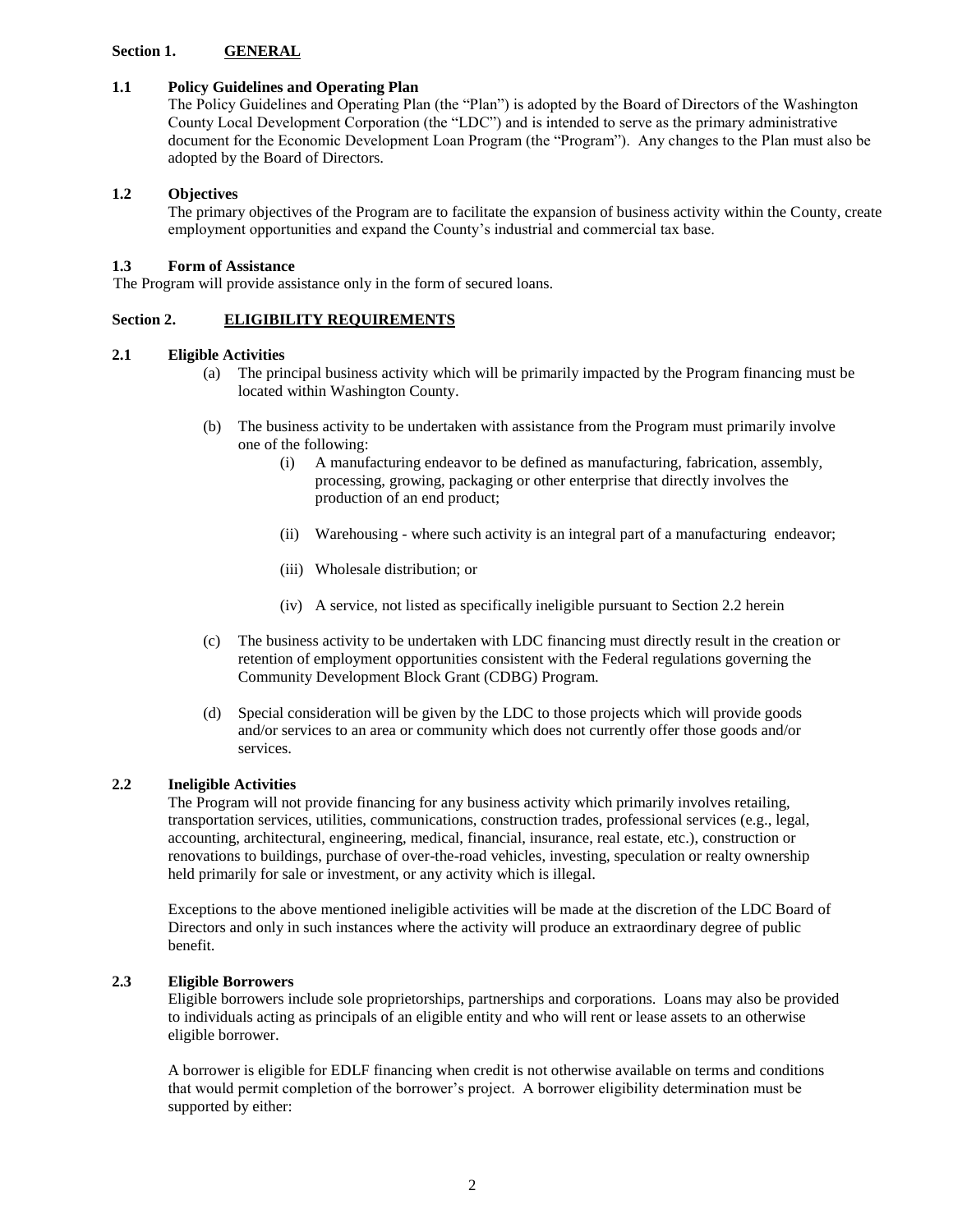- (a) A Loan commitment letter from the commercial lender participating in the project showing that the necessary funds are not wholly available through said partnering entity.
- (b) A commercial lender letter declining participation.

## **2.4 Eligible Uses of Program Funds**

Program funds may be used for Purchase of fixed assets, working capital, real estate acquisitions (no construction/renovation). The use of Program funds must also be eligible pursuant to the Federal regulations governing the CDBG Program.

## **Section 3. PROGRAM STANDARDS**

### **3.1 Employment/Cost Ratio**

The maximum amount of Program financing may not exceed the ratio of \$15,000 for each employment opportunity to be created or retained. For the purposes of calculating employment opportunities, the following will apply:

- (a) Only permanent jobs will be counted; temporary and construction jobs will not be counted.
- (b) Jobs of 35 or more hours per week will be considered as one full-time job. Part-time permanent jobs of less than 35 hours per week will be converted to full-time equivalent jobs by dividing the number of part-time hours by 40.
- (c) Seasonal jobs will be considered to be permanent jobs if the duration of the working period is long enough to classify the job as the employee's principal occupation.
- (d) Projected employment must be reasonably expected to occur as a direct result of the expanded business activity, and such projection may in no instance extend beyond 36 months from the completion of the expansion.
- (e) The limit of \$15,000 of Program financing per employment position may be exceeded in instances where the LDC determines that the expanded business activity will affect an extraordinary degree of other public benefits.

# **3.2 Program Financing Amount**

Program assistance must be no greater than the minimum amount necessary to affect the business activity. Applicants must therefore demonstrate that all other private and public sources of debt and equity have either been maximized or are inappropriate, unaffordable or otherwise unavailable

#### **3.3 Minimum Amount of Program Assistance**

Program assistance will not be considered where the amount of such required assistance is less than \$25,000.

#### **3.4 Maximum Amount of Program Assistance**

The Program does not establish a policy regarding the maximum amount of Program assistance available however, requests over \$150,000 must be approved by the LDC Board of Directors, as well as, the LDC Loan Review Committee. However, the LDC will, from time to time at its discretion, establish maximum amounts of assistance based on the total amount of Program funds available and the demand for such funds.

## **Section 4. LENDING POLICIES**

### **4.1 Terms of Loans**

For fixed asset loans the Program loan term will generally be consistent with the life of the assets being financed, with such periods being consistent with standard commercial lending policies and in no instance exceeding fifteen (15) years. For term working capital loans, the loan term may not exceed seven (7) years. For all loans, the term will be determined by the LDC based upon such factors as the structure of other related loans, the nature of the collateralized assets and the borrower's ability to repay the loan.

## **4.2 Interest Rate**

The interest rate charged for the use of Program funds will be determined by the LDC as follows: 75% of Wall Street Prime at the time of closing, fixed, with a floor of 5% and a ceiling of 9%. Under no circumstance will a variable interest rate be used. EDLF loans *may* have an initial deferral of principal and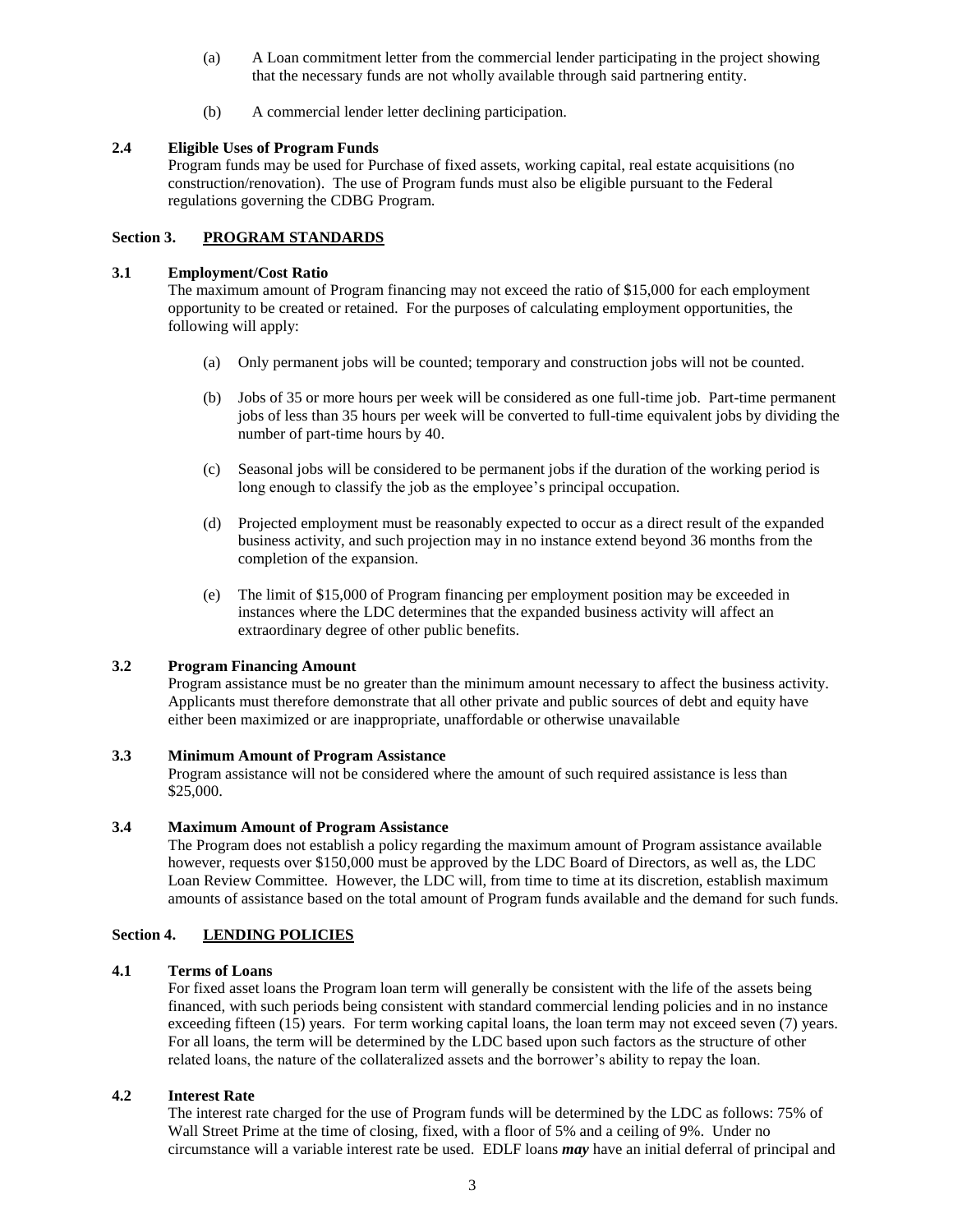interest payments for up to six (6) months. No interest will be charged or accrued during this period. After the expiration of this period, loan repayment will commence according to the terms established in the loan documentation.

## **4.3 Repayment Terms**

The LDC will determine the schedule of loan repayments on a case-by-case basis based on the applicant's projected ability to repay the loan, the projected value of the collateral and other security and the overall risk assumed by the Program. Repayment terms may involve standard forms of loan amortization, periods of accruing interest or interest only payments, extended amortization schedules with balloon payments of principal, and/or such other terms as may be determined by the LDC to be appropriate.

### **4.4 Security**

The LDC will determine the required security for each loan on a case-by-case basis based on such factors as the risk of default, the nature and value of the security, and the position of the Program in relation to other lenders. In determining the appropriate security, the following will apply:

- (a) The LDC will require a security interest in all assets financed with Program funds. Collateralization of additional assets of the borrower may be required at the LDC's option.
- (b) For loans to corporations, the LDC shall require the personal guarantee of all owners of at least 20% of the voting stock of the company.
- (c) For loans to closely-held corporations, the LDC may require collateralization of selected personal assets of one or more of the owners.
- (d) For loans to individuals, partnerships or corporations which have affiliated interests and/or identities of ownership with other business entities, the LDC may require additional guarantees.
- (e) For loans to businesses which have a dependence upon specific individuals for their continuing viability, the LDC may require an assignment of insurance on the lives of those persons.

#### **4.5 Subordination**

- (a) The LDC will generally allow a subordination of Program debt and collateral to private institutional lenders where necessary to facilitate the maximum financial participation by the private lenders.
- (b) The standing of the LDC's financing relative to other public or quasi-public lenders will be negotiated on a case-by-case basis.
- (c) The LDC will generally require subordination to Program financing of notes payable to any officer, owner or similarly affiliated party to the borrower where such subordination is appropriate and feasible.
- (d) The LDC will generally require the execution of inter-creditor agreements in instances where multiple lenders exist. The use and form of such agreements shall be the responsibility of the LDC Attorney.

### **Section 5. APPLICATION PROCESSING**

#### **5.1 Loan Application**

Applications for Program financing must include all of the information required by the Application for Financing (attached hereto as Appendix A) and any additional information as may be requested by the LDC.

#### **5.2 Application Fee**

A non-refundable application fee of \$150 is due at the time of submission of the application for financing.

## **5.3 Application Processing**

The processing of loan applications will be the responsibility of the LDC staff and will generally consist of the following: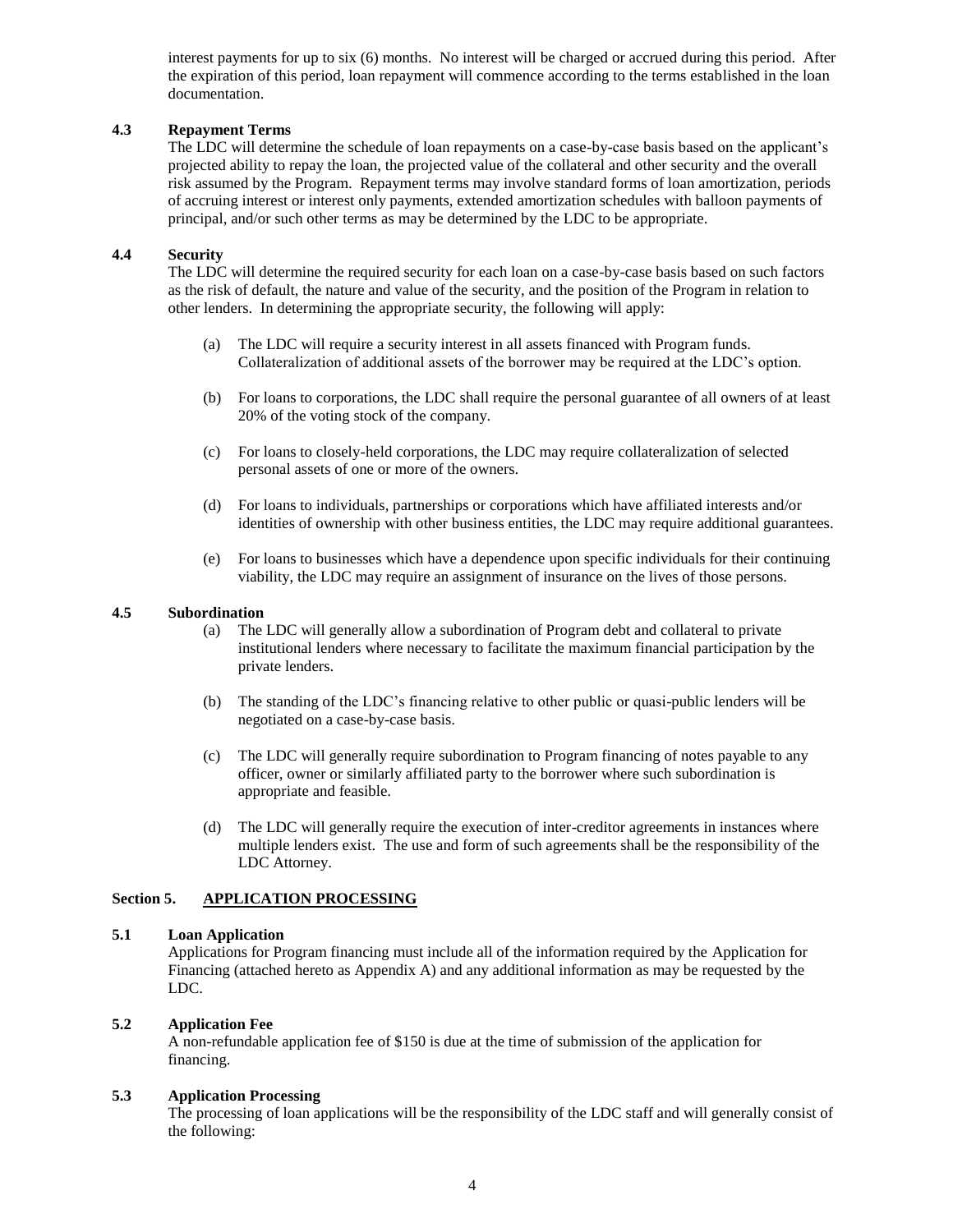- (a) Review of applications for completeness and procurement of appropriate additional information.
- (b) Review for Program eligibility criteria and eligibility pursuant to Federal CDBG regulations.
- (c) Determine economic feasibility, perform credit analysis and assess risk.
- (d) If it is determined that the loan application will be sent out for professional risk analysis, the applicant pays this fee up front and if approved, this cost will then be deducted from the 2% closing costs. This cost is forfeited if the loan application is denied.
- (e) Determine amount and terms of Program financing, including appropriate security.

### **5.4 Loan Committee**

The LDC Board has established a Loan Review Committee to review loan applications.

## **5.5 Loan Approval**

The Loan Review Committee shall have the authority to approve loans up to \$150,000. The LDC Board of Directors shall have authority to approve loans in excess of \$150,000. Such authority shall include the commitment to lend Program funds, the repayment terms and the requisite security for the loan. The application of other appropriate conditions of lending and covenants of the borrower shall be the responsibility of the LDC Attorney with input from the LDC staff and the Loan Committee.

## **5.6 Loan Disapproval**

- (a) Loan applications may be disapproved by the LDC's President or Executive Director based on a lack of funds, lack of application completeness or a failure to meet the eligibility criteria pursuant to Sections 5.3(a) and 5.3(b) of this Plan respectively. In such instances the applicant will be notified in writing of the reason(s) for disapproval.
- (b) Loan applications may be disapproved at the direction of the Loan Committee if the Committee determines that Program financing is clearly inappropriate based on the reviews conducted in accordance with Sections 5.3 of this Management Plan. In such instances the applicant will be notified in writing of the reason(s) for disapproval.
- (c) Loan applications may be disapproved by the Loan Review Committee or the LDC Board of Directors for any reason(s) which represent a reasonable determination that the approval of the Program application would not meet the objectives of the Program and/or would not represent an appropriate or prudent use of Program funds. In such instances the applicant will be notified in writing of the reason(s) for disapproval.

## **Section 6. POST-APPROVAL PROCESS**

## **6.1 Commitment Letter**

Within ten calendar days from the date of the LDC Board's or Loan Review Committee's approval of a Program loan, a commitment letter shall be sent to the applicant. The Commitment will include, at a minimum, the following information:

- (a) The amount of the loan approved, applicable interest rate, term of the loan, terms of repayment and the expiration date of the commitment.
- (b) The required use of the loan funds.
- (c) The LDC's requirements for collateral and additional security including any guarantees, pledges of assets, assignment of life insurance, etc.
- (d) Summary information regarding employment requirements.
- (e) Any other conditions of lending.
- (f) A listing and explanation of any fees to be charged and other closing costs which will be the responsibility of the borrower.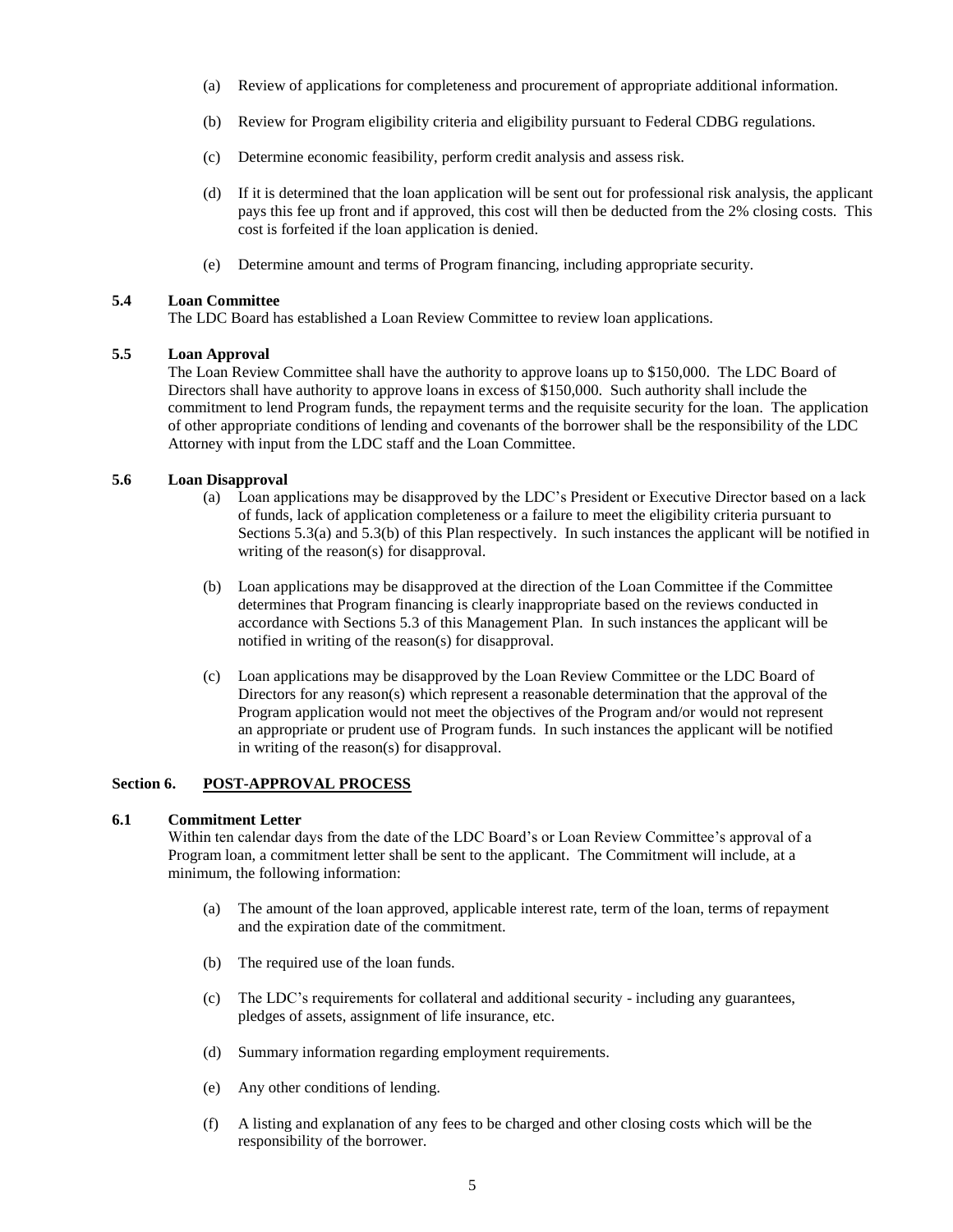- (g) A listing of those conditions and requirements of the borrower which must be fulfilled precedent to a loan closing.
- (h) Any other information which could reasonably be expected to influence the borrower's decision to accept the terms of the loan commitment.

### **6.2 Commitment Fees**

To secure the availability of Program funds and to partially defray the cost of loan application processing, the borrower shall be required to pay a commitment fee equal to two percent (2%) of the approved Program loan amount. One percent (1%) shall be paid to the LDC concurrent with the borrower's acceptance of the terms and conditions of the Lender's Memorandum and one percent (1%) shall be paid at the time of closing.

### **6.3 Loan Closings**

The LDC Attorney shall have the responsibility to prepare and/or require the preparation of all appropriate closing documents. The LDC Attorney shall determine the appropriate closing documents to be executed based upon the terms and conditions of the loan approval and standard commercial lending policies. Such documents shall generally include the following:

- (a) A loan agreement that includes a description of the loan terms and security, appropriate representations and warranties, the conditions of lending, affirmative and negative covenants including compliance with applicable federal laws and regulations, requirements regarding employment creation and reporting, default provisions and any other provisions that may be appropriate.
- (b) A note or notes to evidence the indebtedness and the terms of repayment.
- (c) The appropriate documents to evidence and record mortgages, liens, guarantees and such other security as may be required by the terms of the loan
- (d) Other appropriate documents as determined by the LDC Attorney.

### **6.4 Security**

The LDC Attorney will be responsible for perfecting all of the LDC's security interests including, where appropriate, the execution of security agreements, the filing of financing statements, the execution and filing of mortgage documents, the execution of guarantees and any other appropriate actions to adequately protect the LDC's security interests. Inter-creditor agreements should be executed where appropriate to further protect the LDC's interests and to facilitate the processing of defaults and foreclosures.

### **6.5 Loan Disbursement**

The disbursement of loan proceeds shall be the responsibility of the LDC staff. For such disbursement, the following guidelines shall generally apply:

- (a) Subject to the borrower's compliance with the terms and conditions of the loan agreement, all documents evidencing and securing the loan, and other guidelines for disbursement as described in this Section (6.5), the LDC may disburse loan proceeds upon the borrower's presentation of vouchers and other such evidence satisfactory to the LDC that represent paid or accrued expenses of the borrower and which are eligible costs as determined by the LDC.
- (b) Where other debts or equity financing is to be used in conjunction with the Program financing, such debt or equity must, in the opinion of the LDC staff, be firmly committed for such use. Evidence of the commitment(s) must be submitted by the borrower.
- (c) Where other debt or equity financing is to be used in conjunction with the Program financing, the LDC will, at its discretion, determine an appropriate draw schedule for Program funding based on such factors as the magnitude of risk assumed by the LDC, the nature of the activities being financed, the draw schedule for the other financing, and applicable federal regulations for the use of CDBG funds. The manner and terms of the disbursement of the Program financing shall be prescribed by LDC staff.